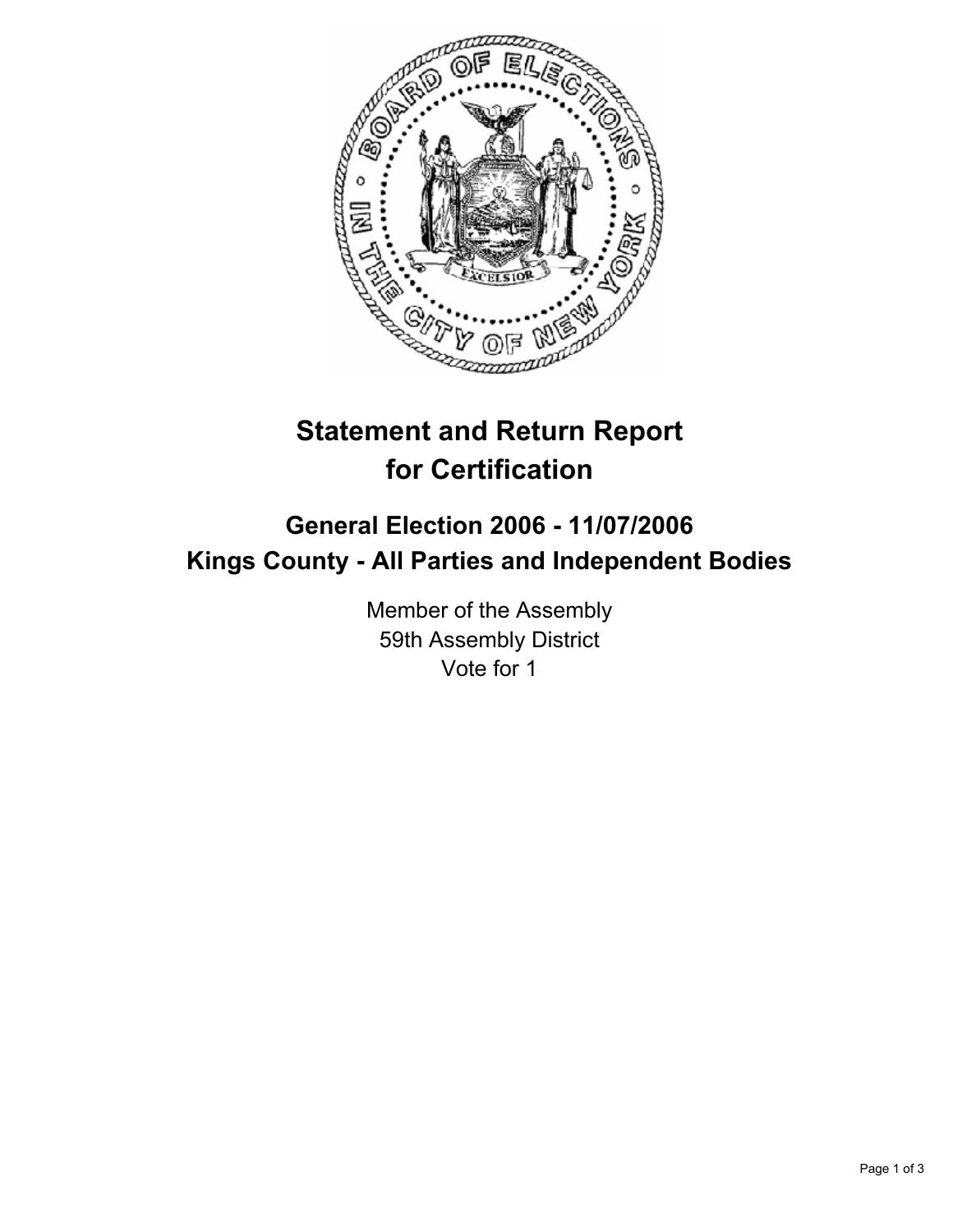

### **Assembly District 59**

| PUBLIC COUNTER                 | 19,385 |
|--------------------------------|--------|
| <b>EMERGENCY</b>               | 63     |
| ABSENTEE/MILITARY              | 286    |
| AFFIDAVIT                      | 307    |
| <b>Total Ballots</b>           | 20,098 |
| ALAN N MAISEL (DEMOCRATIC)     | 12,427 |
| STEPHEN WALTERS (CONSERVATIVE) | 871    |
| <b>Total Votes</b>             | 13,298 |
| Unrecorded                     | 6,800  |
|                                |        |